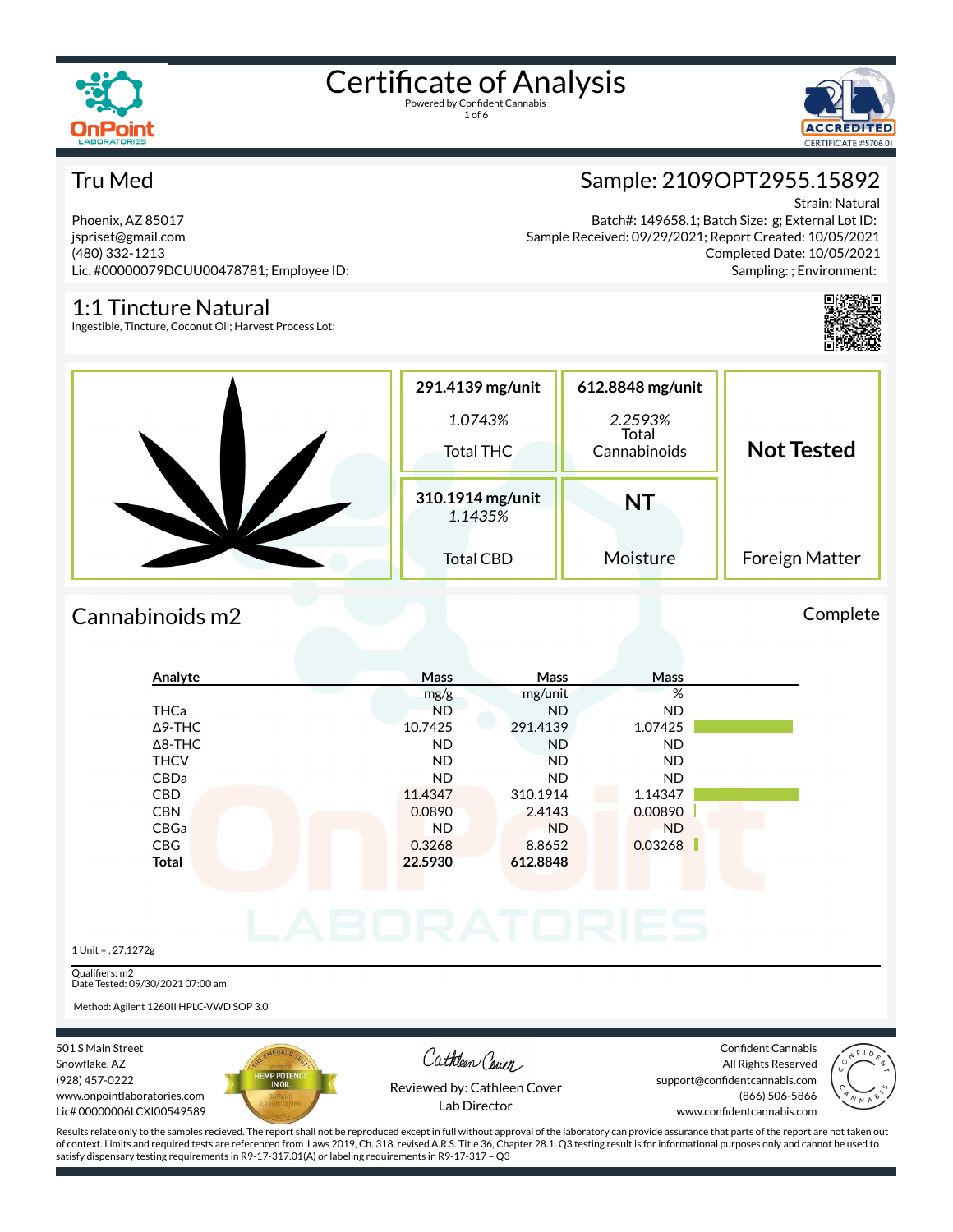



#### Tru Med

Phoenix, AZ 85017 jspriset@gmail.com (480) 332-1213 Lic. #00000079DCUU00478781; Employee ID:

#### 1:1 Tincture Natural

Ingestible, Tincture, Coconut Oil; Harvest Process Lot:

### Microbials Pass





Strain: Natural Batch#: 149658.1; Batch Size: g; External Lot ID: Sample Received: 09/29/2021; Report Created: 10/05/2021

Sample: 2109OPT2955.15892

Completed Date: 10/05/2021 Sampling: ; Environment:

of context. Limits and required tests are referenced from Laws 2019, Ch. 318, revised A.R.S. Title 36, Chapter 28.1. Q3 testing result is for informational purposes only and cannot be used to satisfy dispensary testing requirements in R9-17-317.01(A) or labeling requirements in R9-17-317 – Q3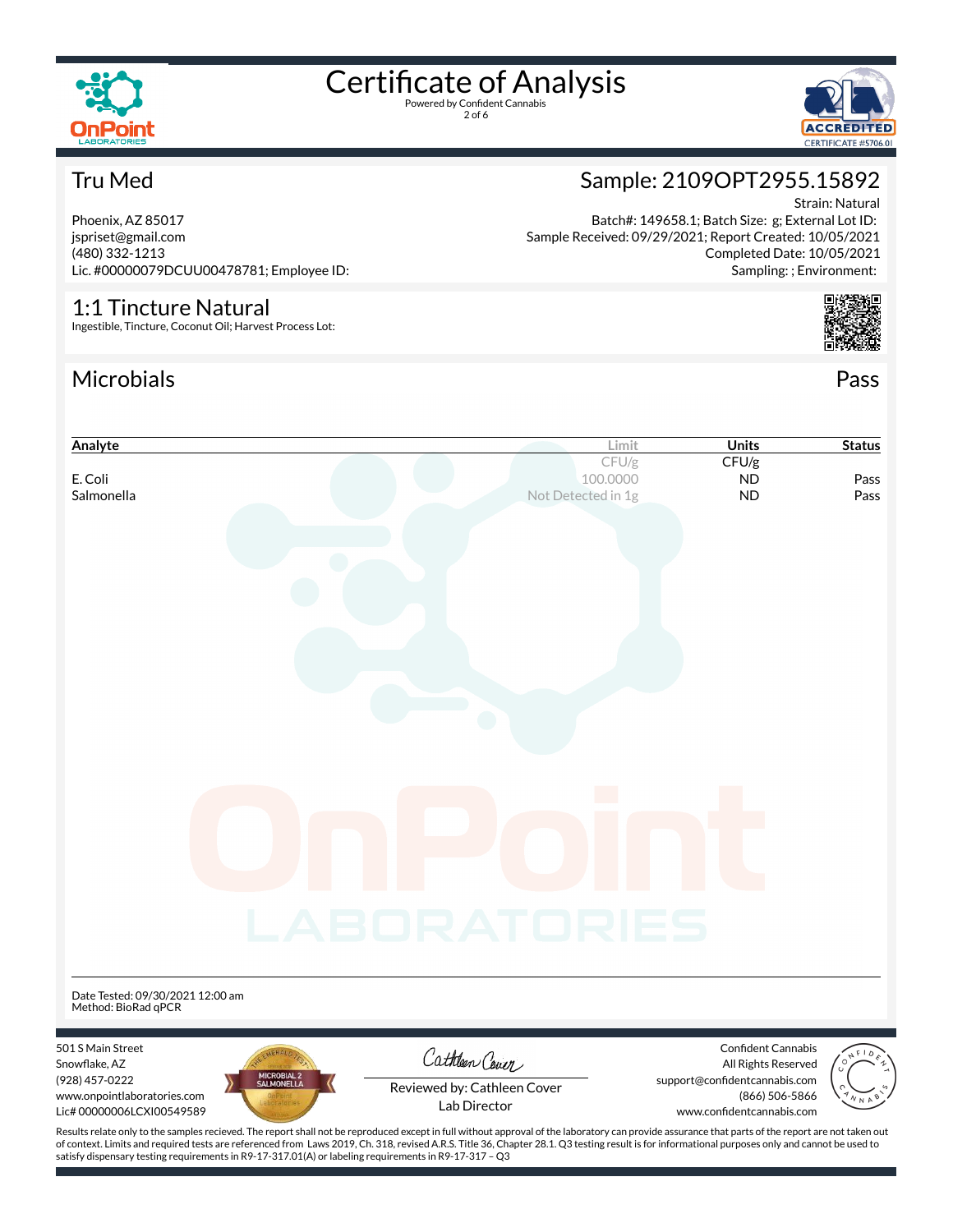

3 of 6





#### Tru Med

Phoenix, AZ 85017 jspriset@gmail.com (480) 332-1213 Lic. #00000079DCUU00478781; Employee ID:

#### 1:1 Tincture Natural

Ingestible, Tincture, Coconut Oil; Harvest Process Lot:

#### Mycotoxins Pass



Strain: Natural Batch#: 149658.1; Batch Size: g; External Lot ID: Sample Received: 09/29/2021; Report Created: 10/05/2021 Completed Date: 10/05/2021 Sampling: ; Environment:



|                                                                            | Analyte                                 | LOQ                                         | Limit                            | <b>Units</b>                         | <b>Status</b>                                                                |  |
|----------------------------------------------------------------------------|-----------------------------------------|---------------------------------------------|----------------------------------|--------------------------------------|------------------------------------------------------------------------------|--|
|                                                                            | Ochratoxin A<br><b>Total Aflatoxins</b> | PPM<br>10.0000<br>10.0000                   | <b>PPM</b><br>20.0000<br>20.0000 | <b>PPM</b><br><b>ND</b><br><b>ND</b> | Pass<br>Pass                                                                 |  |
|                                                                            |                                         |                                             |                                  |                                      |                                                                              |  |
|                                                                            |                                         |                                             |                                  |                                      |                                                                              |  |
|                                                                            |                                         |                                             |                                  |                                      |                                                                              |  |
|                                                                            |                                         |                                             |                                  |                                      |                                                                              |  |
|                                                                            |                                         |                                             | $\mathcal{L}_{\mathcal{A}}$      |                                      |                                                                              |  |
|                                                                            |                                         |                                             |                                  |                                      |                                                                              |  |
|                                                                            |                                         |                                             |                                  |                                      |                                                                              |  |
|                                                                            |                                         | LABORATORIES                                |                                  |                                      |                                                                              |  |
| Date Tested: 10/05/2021 12:00 am<br>Method: Agilent Ultivo LC/MS           |                                         |                                             |                                  |                                      |                                                                              |  |
| 501 S Main Street<br>Snowflake, AZ                                         |                                         | Cathleen Cover                              |                                  |                                      | Confident Cannabis<br>All Rights Reserved                                    |  |
| (928) 457-0222<br>www.onpointlaboratories.com<br>Lic# 00000006LCXI00549589 | <b>MYCOTOXINS</b>                       | Reviewed by: Cathleen Cover<br>Lab Director |                                  |                                      | support@confidentcannabis.com<br>(866) 506-5866<br>www.confidentcannabis.com |  |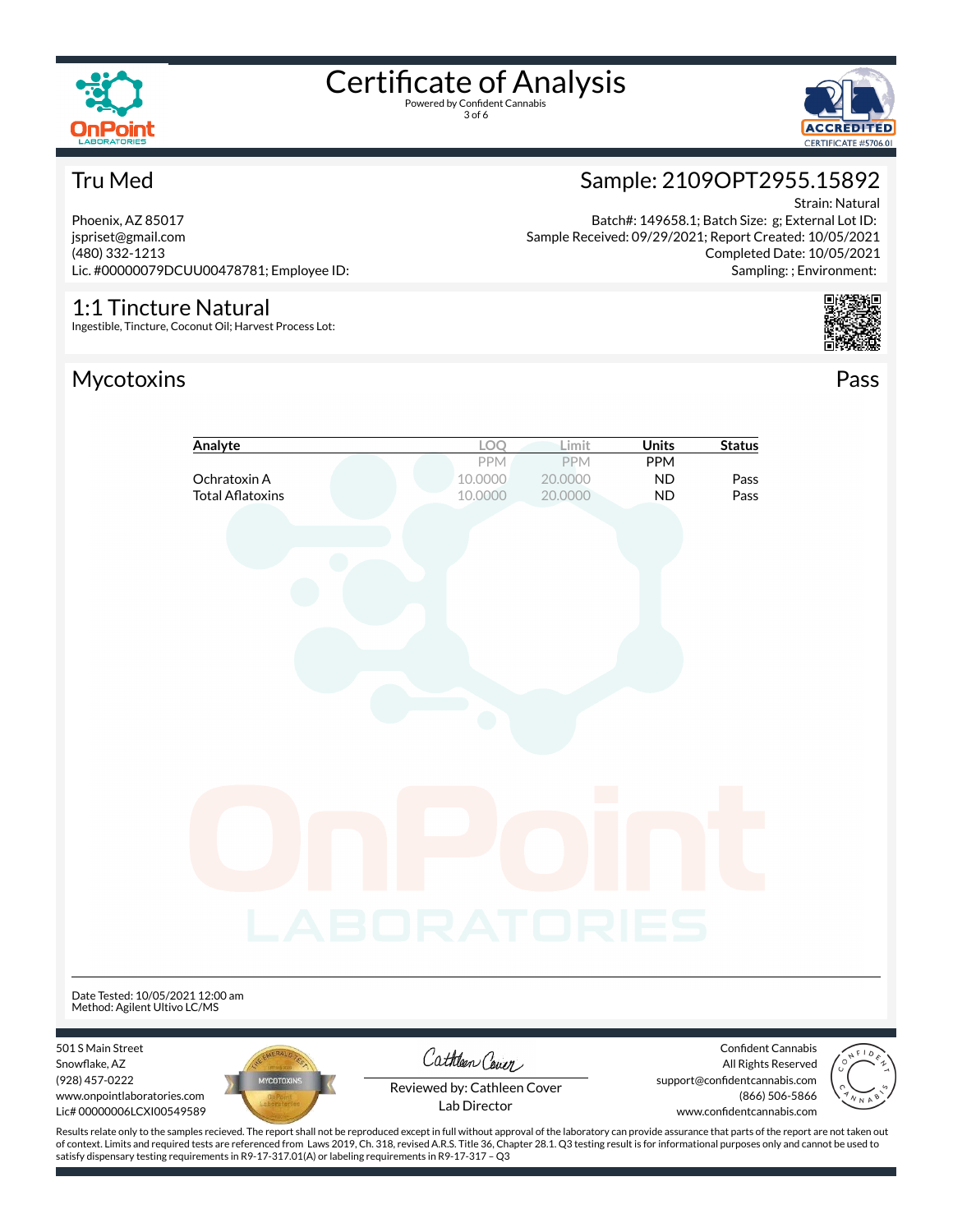

4 of 6



#### Tru Med

Phoenix, AZ 85017 jspriset@gmail.com (480) 332-1213 Lic. #00000079DCUU00478781; Employee ID:

#### 1:1 Tincture Natural

Ingestible, Tincture, Coconut Oil; Harvest Process Lot:

### Heavy Metals **Pass**



Batch#: 149658.1; Batch Size: g; External Lot ID: Sample Received: 09/29/2021; Report Created: 10/05/2021 Completed Date: 10/05/2021 Sampling: ; Environment:



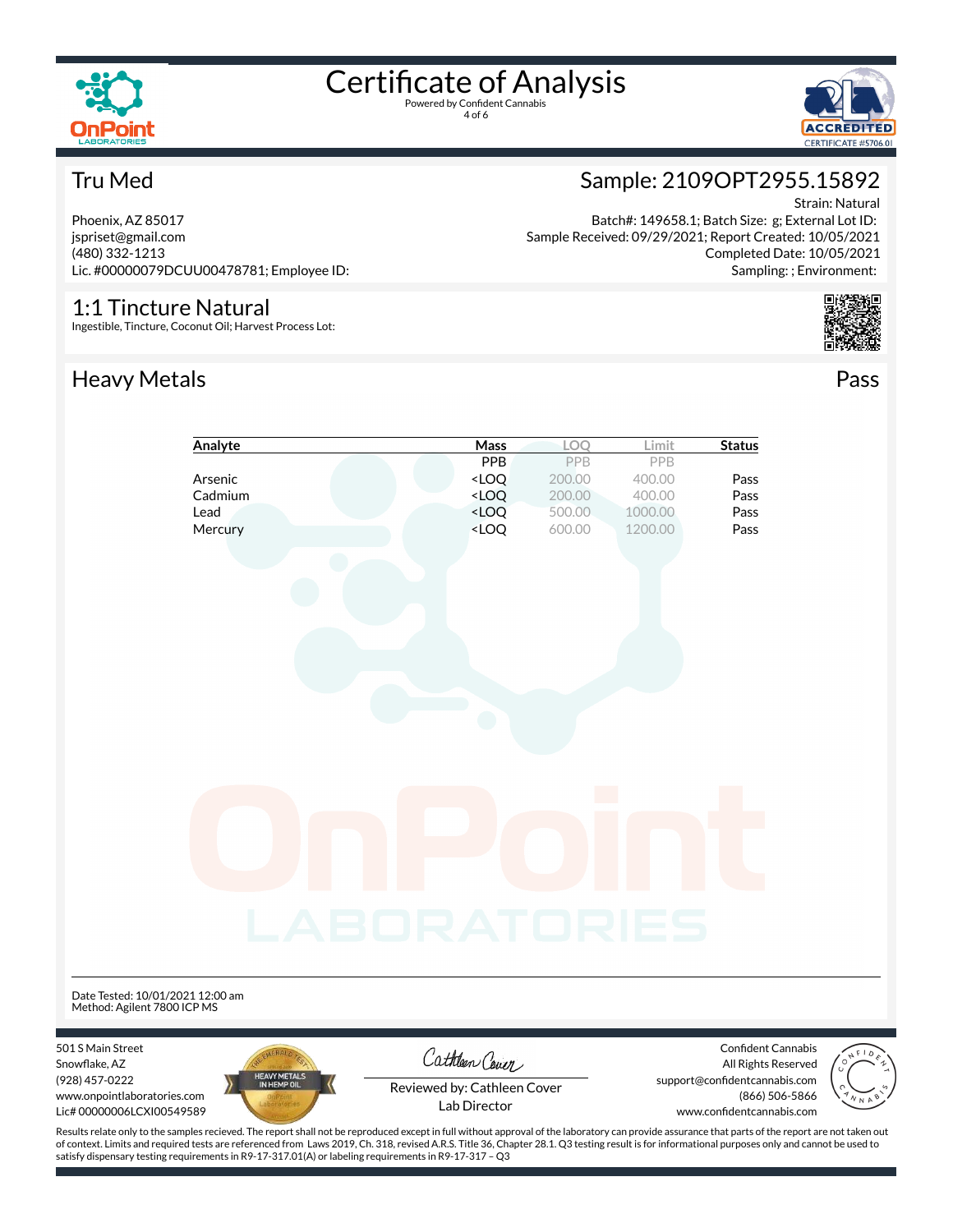





#### Tru Med

Phoenix, AZ 85017 jspriset@gmail.com (480) 332-1213 Lic. #00000079DCUU00478781; Employee ID:

#### 1:1 Tincture Natural

Ingestible, Tincture, Coconut Oil; Harvest Process Lot:

| Pesticides          |            |            |            |               |                        |            |            |              | Pass          |
|---------------------|------------|------------|------------|---------------|------------------------|------------|------------|--------------|---------------|
| Analyte             | <b>LOO</b> | Limit      | Units      | <b>Status</b> | Analyte                | <b>LOO</b> | Limit      | <b>Units</b> | <b>Status</b> |
|                     | <b>PPM</b> | <b>PPM</b> | <b>PPM</b> |               |                        | <b>PPM</b> | <b>PPM</b> | <b>PPM</b>   |               |
| <b>DDVP</b>         | 0.0500     | 0.1000     | <b>ND</b>  | Pass          | Hexythiazox            | 0.5000     | 1.0000     | <b>ND</b>    | Pass          |
| Abamectin           | 0.2500     | 0.5000     | <b>ND</b>  | Pass          | Imazalil               | 0.1000     | 0.2000     | <b>ND</b>    | Pass          |
| Acephate            | 0.2000     | 0.4000     | <b>ND</b>  | Pass          | Imidacloprid           | 0.2000     | 0.4000     | <b>ND</b>    | Pass          |
| Acequinocyl         | 1.0000     | 2.0000     | <b>ND</b>  | Pass          | <b>Kresoxim Methyl</b> | 0.2000     | 0.4000     | <b>ND</b>    | Pass          |
| Acetamiprid         | 0.1000     | 0.2000     | <b>ND</b>  | Pass          | Malathion              | 0.1000     | 0.2000     | <b>ND</b>    | Pass          |
| Aldicarb            | 0.2000     | 0.4000     | <b>ND</b>  | Pass          | Metalaxyl              | 0.1000     | 0.2000     | <b>ND</b>    | Pass          |
| Azoxystrobin        | 0.1000     | 0.2000     | <b>ND</b>  | Pass          | Methiocarb             | 0.1000     | 0.2000     | <b>ND</b>    | Pass          |
| <b>Bifenazate</b>   | 0.1000     | 0.2000     | <b>ND</b>  | Pass          | Methomyl               | 0.2000     | 0.4000     | <b>ND</b>    | Pass          |
| Bifenthrin          | 0.1000     | 0.2000     | <b>ND</b>  | Pass          | Myclobutanil           | 0.1000     | 0.2000     | <b>ND</b>    | Pass          |
| <b>Boscalid</b>     | 0.2000     | 0.4000     | <b>ND</b>  | Pass          | Naled                  | 0.2500     | 0.5000     | <b>ND</b>    | Pass          |
| Carbaryl            | 0.1000     | 0.2000     | <b>ND</b>  | Pass          | Oxamvl                 | 0.5000     | 1.0000     | <b>ND</b>    | Pass          |
| Carbofuran          | 0.1000     | 0.2000     | <b>ND</b>  | Pass          | Paclobutrazol          | 0.2000     | 0.4000     | <b>ND</b>    | Pass          |
| Chlorantraniliprole | 0.1000     | 0.2000     | <b>ND</b>  | Pass          | Permethrins            | 0.1000     | 0.2000     | <b>ND</b>    | Pass          |
| Chlorfenapyr        | 0.5000     | 1.0000     | <b>ND</b>  | Pass          | Phosmet                | 0.1000     | 0.2000     | <b>ND</b>    | Pass          |
| Chlorpyrifos        | 0.1000     | 0.2000     | <b>ND</b>  | Pass          | Piperonyl Butoxide     | 1.0000     | 2.0000     | <b>ND</b>    | Pass          |
| Clofentezine        | 0.1000     | 0.2000     | <b>ND</b>  | Pass          | Prallethrin            | 0.1000     | 0.2000     | <b>ND</b>    | Pass          |
| Cyfluthrin          | 0.5000     | 1.0000     | <b>ND</b>  | Pass          | Propiconazole          | 0.2000     | 0.4000     | <b>ND</b>    | Pass          |
| Cypermethrin        | 0.5000     | 1.0000     | <b>ND</b>  | Pass          | Propoxur               | 0.1000     | 0.2000     | <b>ND</b>    | Pass          |
| Daminozide          | 0.5000     | 1.0000     | <b>ND</b>  | Pass          | Pyrethrins             | 0.5000     | 1.0000     | <b>ND</b>    | Pass          |
| Diazinon            | 0.1000     | 0.2000     | <b>ND</b>  | Pass          | Pyridaben              | 0.1000     | 0.2000     | <b>ND</b>    | Pass          |
| Dimethoate          | 0.1000     | 0.2000     | <b>ND</b>  | Pass          | Spinosad               | 0.1000     | 0.2000     | <b>ND</b>    | Pass          |
| Ethoprophos         | 0.1000     | 0.2000     | <b>ND</b>  | Pass          | Spiromesifen           | 0.1000     | 0.2000     | <b>ND</b>    | Pass          |
| Etofenprox          | 0.2000     | 0.4000     | <b>ND</b>  | Pass          | Spirotetramat          | 0.1000     | 0.2000     | <b>ND</b>    | Pass          |
| Etoxazole           | 0.1000     | 0.2000     | <b>ND</b>  | Pass          | Spiroxamine            | 0.2000     | 0.4000     | <b>ND</b>    | Pass          |
| Fenoxycarb          | 0.1000     | 0.2000     | <b>ND</b>  | Pass          | Tebuconazole           | 0.2000     | 0.4000     | <b>ND</b>    | Pass          |
| Fenpyroximate       | 0.2000     | 0.4000     | <b>ND</b>  | Pass          | Thiacloprid            | 0.1000     | 0.2000     | <b>ND</b>    | Pass          |
| Fipronil            | 0.2000     | 0.4000     | <b>ND</b>  | Pass          | Thiamethoxam           | 0.1000     | 0.2000     | <b>ND</b>    | Pass          |
| Flonicamid          | 0.5000     | 1.0000     | <b>ND</b>  | Pass          | Trifloxystrobin        | 0.1000     | 0.2000     | <b>ND</b>    | Pass          |
| Fludioxonil         | 0.2000     | 0.4000     | <b>ND</b>  | Pass          |                        |            |            |              |               |



Date Tested: 10/05/2021 12:00 am Method: Agilent Ultivo LC/MS

501 S Main Street Snowflake, AZ (928) 457-0222 www.onpointlaboratories.com Lic# 00000006LCXI00549589



Cathleen Cover

Confident Cannabis All Rights Reserved support@confidentcannabis.com (866) 506-5866



Reviewed by: Cathleen Cover Lab Director

www.confidentcannabis.com

Results relate only to the samples recieved. The report shall not be reproduced except in full without approval of the laboratory can provide assurance that parts of the report are not taken out of context. Limits and required tests are referenced from Laws 2019, Ch. 318, revised A.R.S. Title 36, Chapter 28.1. Q3 testing result is for informational purposes only and cannot be used to satisfy dispensary testing requirements in R9-17-317.01(A) or labeling requirements in R9-17-317 – Q3

#### Sample: 2109OPT2955.15892 Strain: Natural

Batch#: 149658.1; Batch Size: g; External Lot ID: Sample Received: 09/29/2021; Report Created: 10/05/2021 Completed Date: 10/05/2021 Sampling: ; Environment: